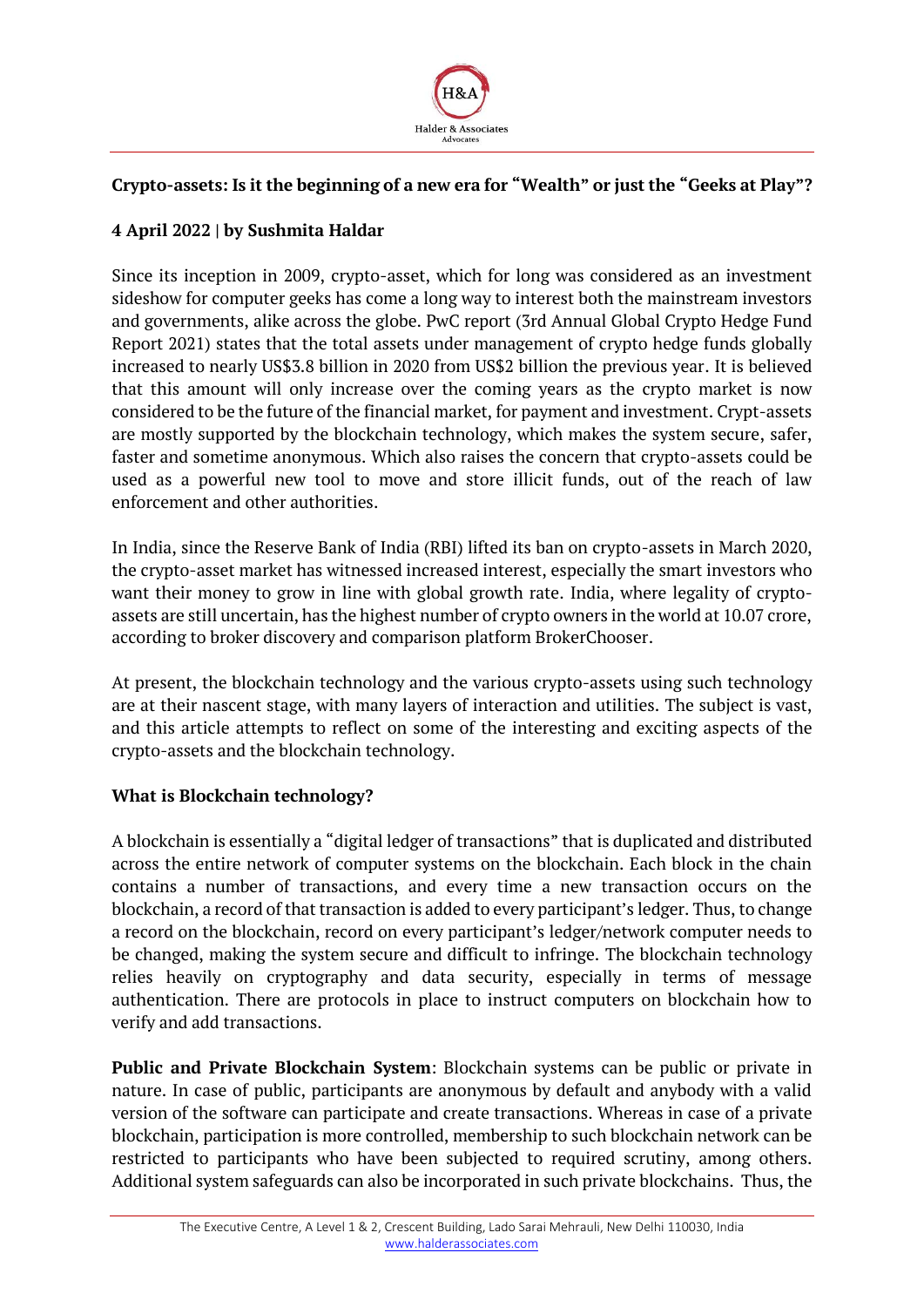

technology has potential for use in businesses, by providing a system of records which will provide consensus, etymology, security and finality around the transaction within the business network.

### **What is crypto-asset?**

Crypto-asset is a digital asset, which is based on blockchain technologies, and includes cryptocurrency, non-fungible token (NFT) and other digital tokens.

### **What is cryptocurrency?**

A cryptocurrency is a form of digital asset designed to work as a medium of exchange using cryptography to secure the transactions and to control the creation of additional units of the currency. There are various cryptocurrencies in the market such as Litecoin, Ripple, Bitcoin, and Ethereum.

The value of a cryptocurrency as a digital asset is determined by the respective number of the cryptocurrency on offer and in demand on the market. The value of a cryptocurrency may depend on whether and, if so, how many suppliers of goods and services accept the respective cryptocurrency as a means of payment. As a result, the value of a cryptocurrency, like the value of securities, derivatives or other financial instruments traded on financial markets, is subject to price fluctuations.

The cryptocurrency is not controlled by a central authority or backed by any Government and therefore, is faster and cheaper, and the underlying technology ensures security of the transaction. In most cases, cryptocurrency is not denominated in or even tied to a sovereign currency, but rather are denominated in their own units of value. However, the value stored and transferred in the cryptocurrency can be denominated in a sovereign currency from any cryptocurrency exchange. Thus, providing a new method for transmitting value over the internet.

However, no sovereign control over the cryptocurrencies could lead to issues related to consumer protection, market integrity, money laundering, high market volatility, liquidity risk, among others. Cryptocurrencies such as Bitcoin, while represents a great opportunity for financial innovation, also raises security concerns (such as money-laundering, illegalfunding), as such currencies can be traded on internet and across territorial borders without requiring any face-to-face interaction. For example, Bitcoin addresses/accounts have no names or other customer identification attached, and the system has no central server or service provider. The Bitcoin protocol does not require or provide identification and verification of participants. It allows anonymity which is not possible with traditional credit and debit cards or older online payment systems, such as PayPal.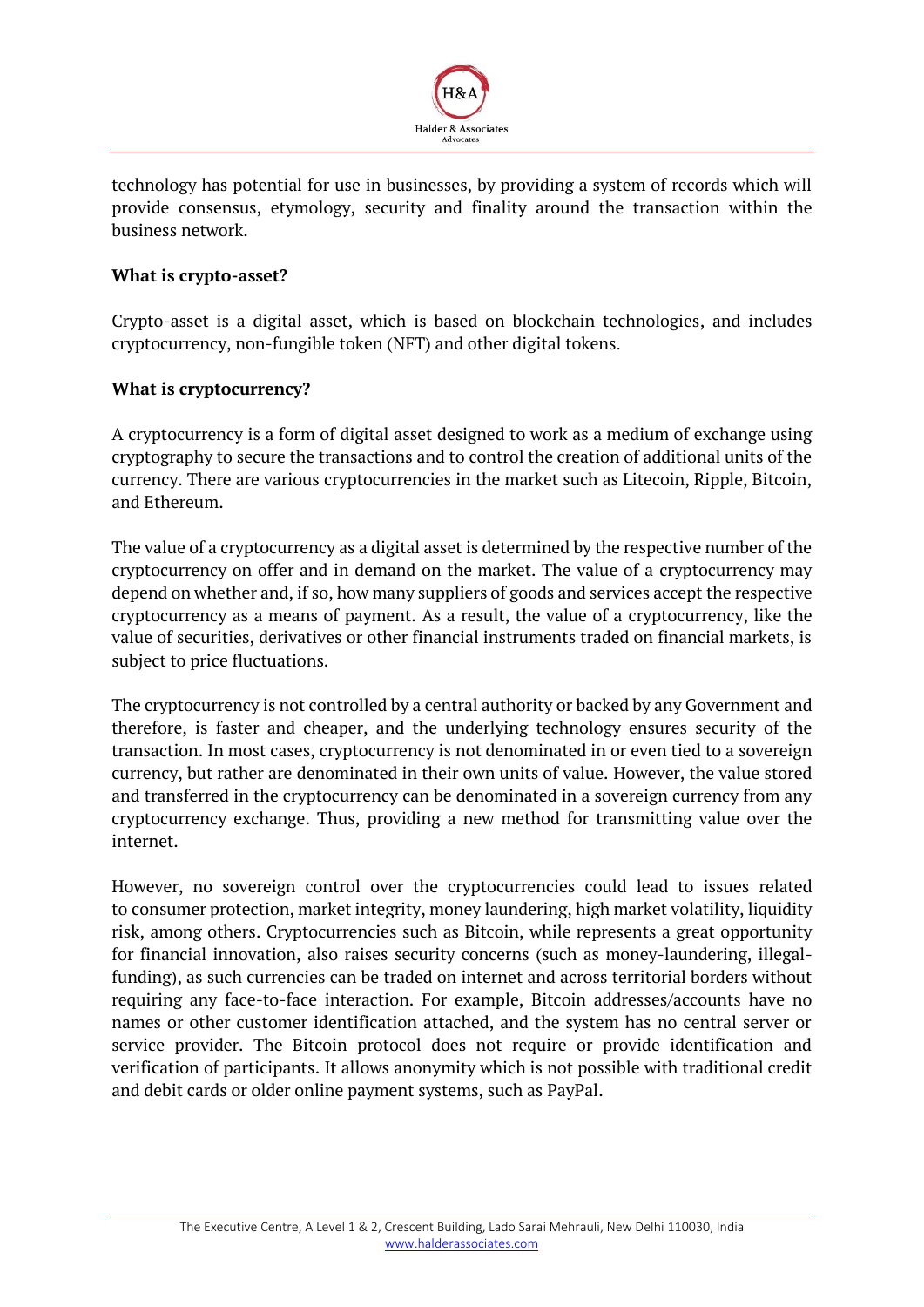

#### **Is Cryptocurrency currency or security?**

Cryptocurrency is not given the status of legal tender or currency in most jurisdiction (El Salvador was the first country in the world to accept Bitcoin as legal tender), as it is not issued nor guaranteed by any Government or Government agencies. In case of cryptocurrency, its value is determined only by agreement within the community of users of the virtual currency.

As cryptocurrency is not considered to be currency in most countries, it is typically not subject to securities laws. However, cryptocurrency could be subject to securities law if it is used as a financial instrument. For example, transaction for purchase and sale of cryptocurrency, when the cryptocurrency is immediately taken delivery in the digital wallet will generally not be subject to securities laws. However, if cryptocurrency is traded on a cryptocurrency trading platform (CTP) and such CTP is required to hold the cryptocurrency in a digital wallet on their platform, this could create an ongoing contract based on the value of the underlying cryptocurrency, and this contract may be subject to securities regulation.

In other cases, cryptocurrency would fall within the definition of security if it has attached rights or its value fluctuates, for example, when a security token carries rights which are typically attached to equity shares, such as voting and dividend rights, or where token prices change with the change in the value of the underlying asset, such as the stock of a public traded company.

In addition, use of cryptocurrency in the financial accounting of the company, may raise concerns. When vendor is paid using cryptocurrency, the accounting would require intangible asset to be used as a tangible one, i.e., a financial versus non-financial asset. However, more and more mainstream financial services and fintech companies are now offering customers the possibility of holding or exchanging in cryptocurrency. It may take some-time before the market is comfortable with this kind of reporting.

Further, the treatment of digital assets varies substantially from country to country. When a company uses digital assets like Bitcoin to transfer funds across borders, it has to ensure compliance with the local law with respect to tax and security.

#### **Why is crypto asset valued?**

An intrinsic value of an asset is a value that it possesses in itself, that is the price people would pay to obtain such asset. The value of an asset is defined essentially by two main characteristics, scarcity and utility. Bitcoin and many other crypto-assets are limited in number, thus, making such crypto-assets scare. There are only 21 million Bitcoins ever to exist in the world, and with the increase in demand for crypto-assets the value of Bitcoins has only increased. Secondly, crypto-assets work on security of blockchain technology which makes counterfeit very difficult, if not impossible. Thus, giving crypto-assets the utility as a viable mode of payment and investment, among others.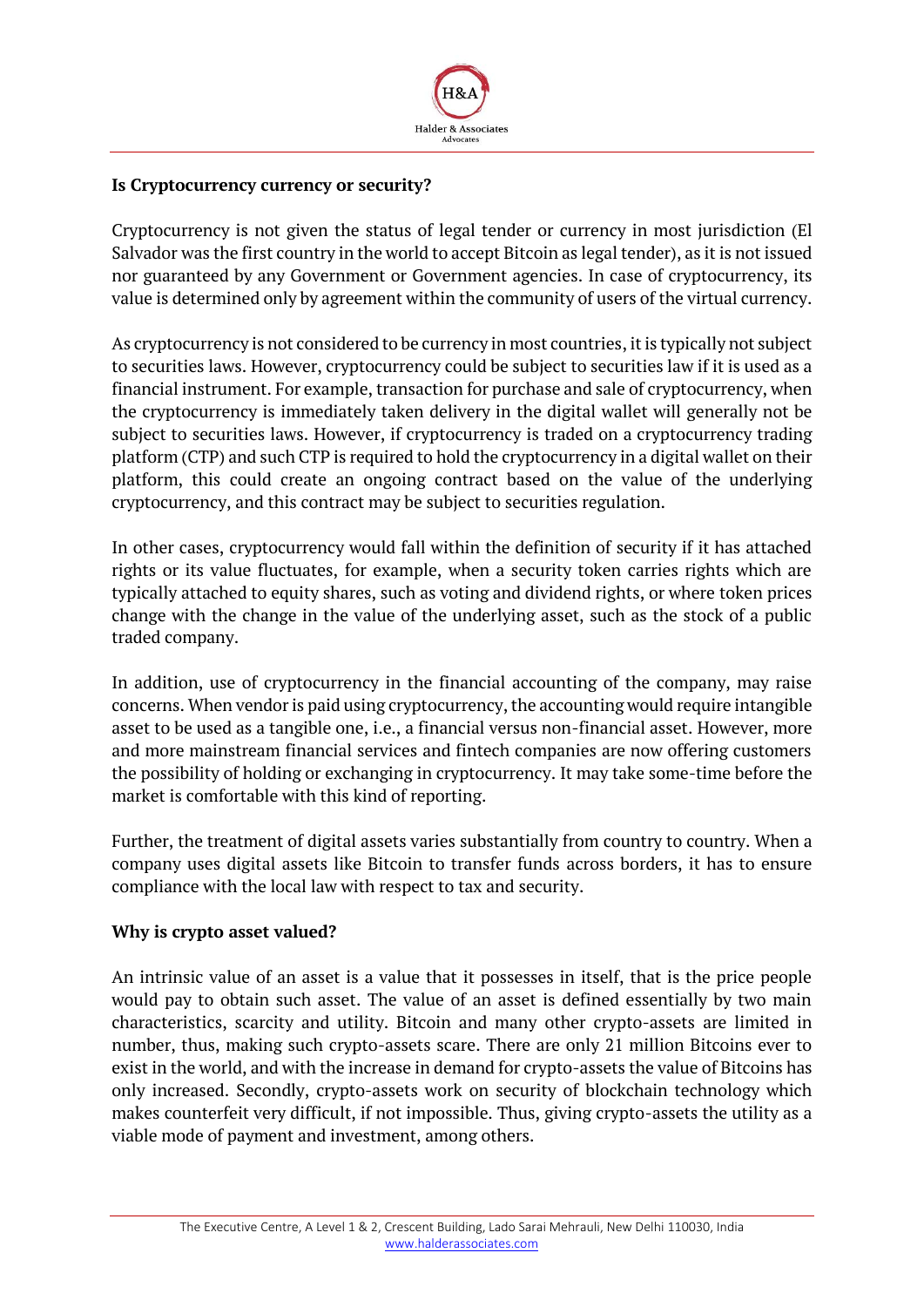

### **Fungible and non-fungible crypto-asset?**

Fungible asset is an asset which can be interchangeable with another asset and as such is indistinguishable from such asset. This allows same value to the asset in the market, example, 1 USD note can be changed with another 1 USD note, and both will be considered to have the same value, hence the 1 USD note is a fungible asset. In the crypto-asset market Bitcoin will be considered as a fungible crypto asset as one Bitcoin can be exchanged for another.

Non-fungible asset on the other hand is an asset which is unique and cannot be exchanged for anything else. Art-works, such as the painting of Mona Lisa will be a non-fungible asset as there is only one original copy of the artist in the world, which makes it unique and gives it a different value from any other painting in existence. The crypto-assets scene has recently witnessed the craze over non-fungible digital assets in the form of non-fungible token ("**NFT**"). A NFT is linked to an object, typically a piece of digital art, music, collectable, ingame item or videos, which has value.

It is important to understand that a NFT is not the digital asset itself, but an electronic record/token representing ownership of such digital asset. Thus, owning an NFT does not necessarily mean that you own the asset underlying the NFT. The right of the NFT holder to the underlaying digital assets will be as set out in the terms and conditions governing the NFT.

### **Why NFTs?**

NFT can be created for any items, such an art work, video, tickets, events, among others, and can function like membership cards or tickets, providing access to events, exclusive merchandise, and special discounts. An NFT ticket for an event can be traded on every Ethereum marketplace, for an entirely different NFT, such as for an art NFT. Twitter cofounder Jack Dorsey sold his first ever tweet as an NFT for more than USD 2.9 million. NFT has allowed a way to separate the "owner" of a digital artwork from someone who just saved a copy of such "artwork" on his/her desktop, thus giving identify and value to such "digital asset". The NFT has metadata embedded through a code that allows the tracking of the digital asset, allowing investors to buy and sell such assets in the crypto market.

#### **What are smart contracts?**

Smart contracts are digital contracts, which are programmed with pre-determined terms and conditions ("if/when…then…" statements that are written into code on a blockchain), and performs automatically upon the satisfaction of certain conditions. Smart contract automatizes the digital task, without requiring a centralized entity to manage and approve a transaction. For instance, a smart contract will automatically deduct commission and deposit the same to the account of the NFT platform upon the sale of an NFT on the marketplace provided by the platform.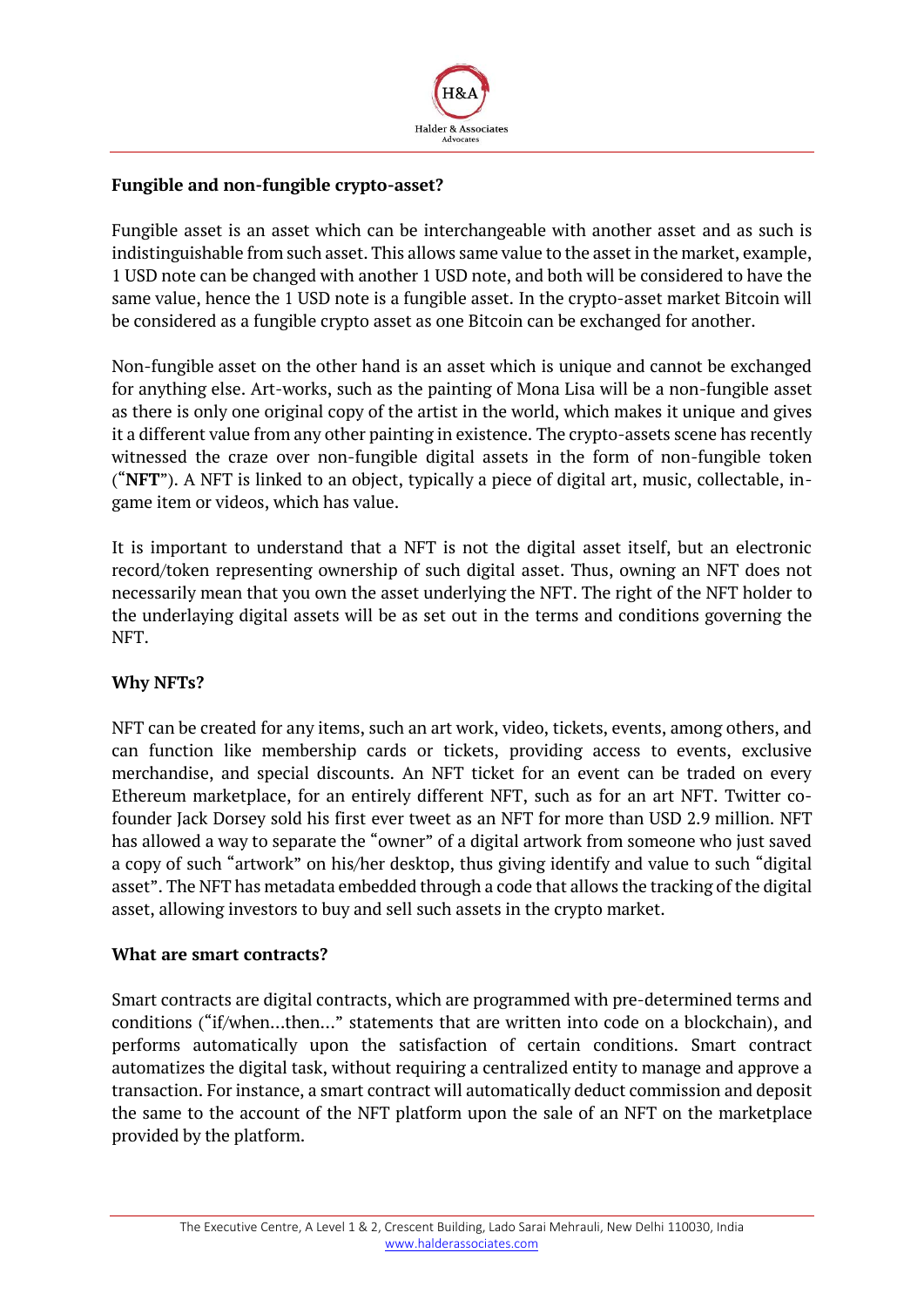

In certain cases, a smart contract may need to reply on the information provided by a thirdparty service provider or the other party, for its enforcement. This could introduce the possibility of receiving tampered or false data. Example, when the condition is related to betting in a game in the real world, the smart contract will be executed in accordance with the information provided by the third-party service provider to decide the winner.

NFT works with smart contract. Typically, a smart contract is embedded in an NFT. Example, an artist can create an NFT for his/her art work with a smart contract embedded in it with the terms of use. Where a smart contract is embedded in a movie NFT, the user can make payment as per the terms of the smart contract and access the movie.

Smart contract is intended to work outside the legal system as its auto-enforceable. Further as the code is written on a blockchain, records are encrypted, makes them very hard to hack.

## **What are the various Intellectual Property and legal issues with NFT?**

NFT can be created over any form of digital items. While this has resulted in expanding the market of NFTs, it has also raised question related to intellectual property, license and other use of NFTs. NFTs are typically acquired either by direct purchase from NFT platforms, where the platform sells unique NFTs associated with digital asset, example, THE SANDBOX platform allows its users to purchase, use, collect, transfer, and trade unique digital game assets containing exclusive content licensed from third-party IP partners. The rights associated with the NFTs are provided on the platform itself.

Alternate way of acquiring NFT is by direct purchase from the minter of such NFT through a NFT marketplace. For example, on the platform OpenSea, an artist can mint its art work to create an art NFT and sale it at the marketplace available on the platform. In this situation, the technology has not found a solution to clearly and conspicuously "attach" board terms and conditions for such an NFT, and ensure that those terms are followed by and binds the subsequent owners. Most NFT platforms act as a facilitator between the buyers and sellers to transact in NFTs. Their obligation is limited to providing a marketplace for the parties. The existing technology does not provide mechanism to verify copyrights and property rights associated with transacted NFTs. This has led to situations where NFTs have been created for the same work of art or collectible, or have been created on work over which the owner did not have any ownership rights. Resulting in multiple ownership or false chains of ownership over the digital work.

**Transfer of copyright:** The law provides that the copyright of a work remains with the author, unless and until ownership is transferred to someone else. Therefore, unless the NFT terms clearly provide for a transfer of copyright in the underlying asset to the buyer, by default the author will continues to be the copyright owner and not the NFT holder. Further, in many cases the work may have had contribution from more than one creator, or derived work, in which case it is difficult to identify the author of the copyright. In addition, certain rights, such as moral rights, cannot be waived.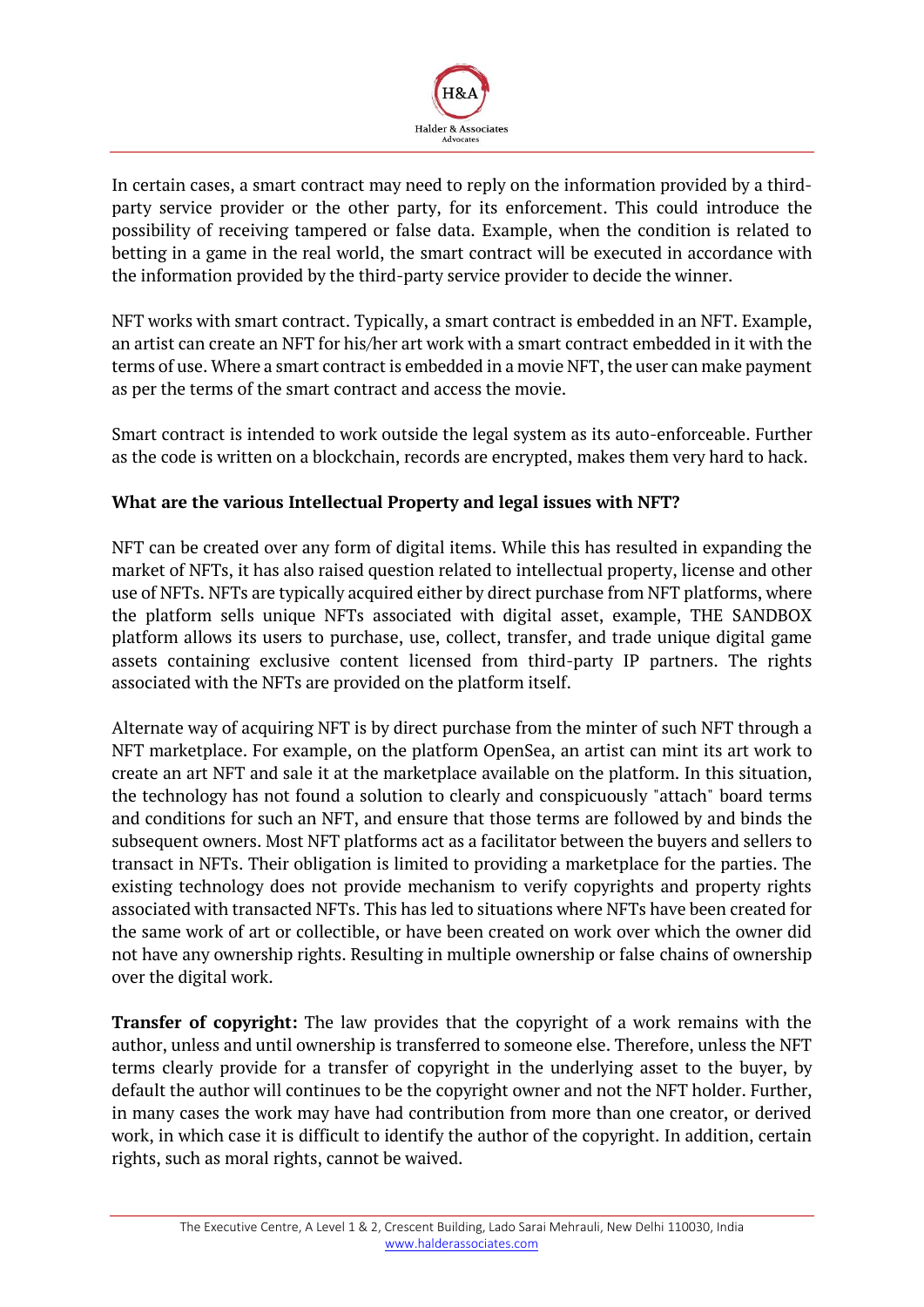

Copyright of the digital item can be transferred but may be tricky given the blockchain context. Copyright ownership can be transferred only in writing and upon being signed by the copyright owner, or his authorized agent. This rule applies to all subsequent transfer of copyright ownership. Blockchain works on technology providing for digital wallets and absolute anonymity for buyer and seller, implementing a written contract to transfer copyright would be a challenge for the blockchain developer.

**Other Intellectual Property Related Issues**: NFTs are designed to last for eternity, which raises the question what happens when the copyright on the underlying NFT work is termination or expire? Further, can additional rights be granted with respect to an existing NFT, or a new NFT needs to be created by the owner of the underlying digital asset for granting additional rights with respect to the same digital asset.

## **Who has the power?**

One of the major issues that has to be considered is the legal jurisdiction of court. In view of the global nature of internet, crypto-assets, NFTs can be bought and sold across the globe. Typically, the platforms or the sellers of such assets may have provision in the terms of use for a specific court/jurisdiction or arbitration, but if a breach occurs in another country than regardless of the terms of the contract, the foreign court may assume jurisdiction on account of cause of action arising in such state.

### **Conclusion**

The crypto-asset is an example of technology bypassing law, there are concerns, but in the world driven by technology crypto-assets may be intangible but at times can become more real than comprehensible.

European Union (EU) Parliament has also recommended that the law should not go for a total ban of the interaction between cryptocurrency business and the formal financial sector as a whole. It has recommended that good safeguards should be put in place to regulate concerns over money laundering, terrorist financing, tax evasion, among others, with the intention to protect the users (such as ordinary consumers and investors).

In India, the Reserve Bank of India (RBI) had by issue of a "Statement on Developmental and Regulatory Policies" on April 5, 2018, directed the entities regulated by RBI (i) not to deal with or provide services to any individual or business entities dealing with or settling virtual currencies and (ii) to exit the relationship, if they already have one, with such individuals/ business entities (Circular). This Circular was challenged before the Supreme Court of India (SC). The SC while considering the matter analysed the various reports, judgments, laws and regulations applied globally to crypto-assets, and held that "*when the consistent stand of RBI is that they have not banned VCs and when the Government of India is unable to take a call despite several committees coming up with several proposals including two draft bills, both of which advocated exactly opposite positions, it is not possible for us to hold that the impugned measure is proportionate*".